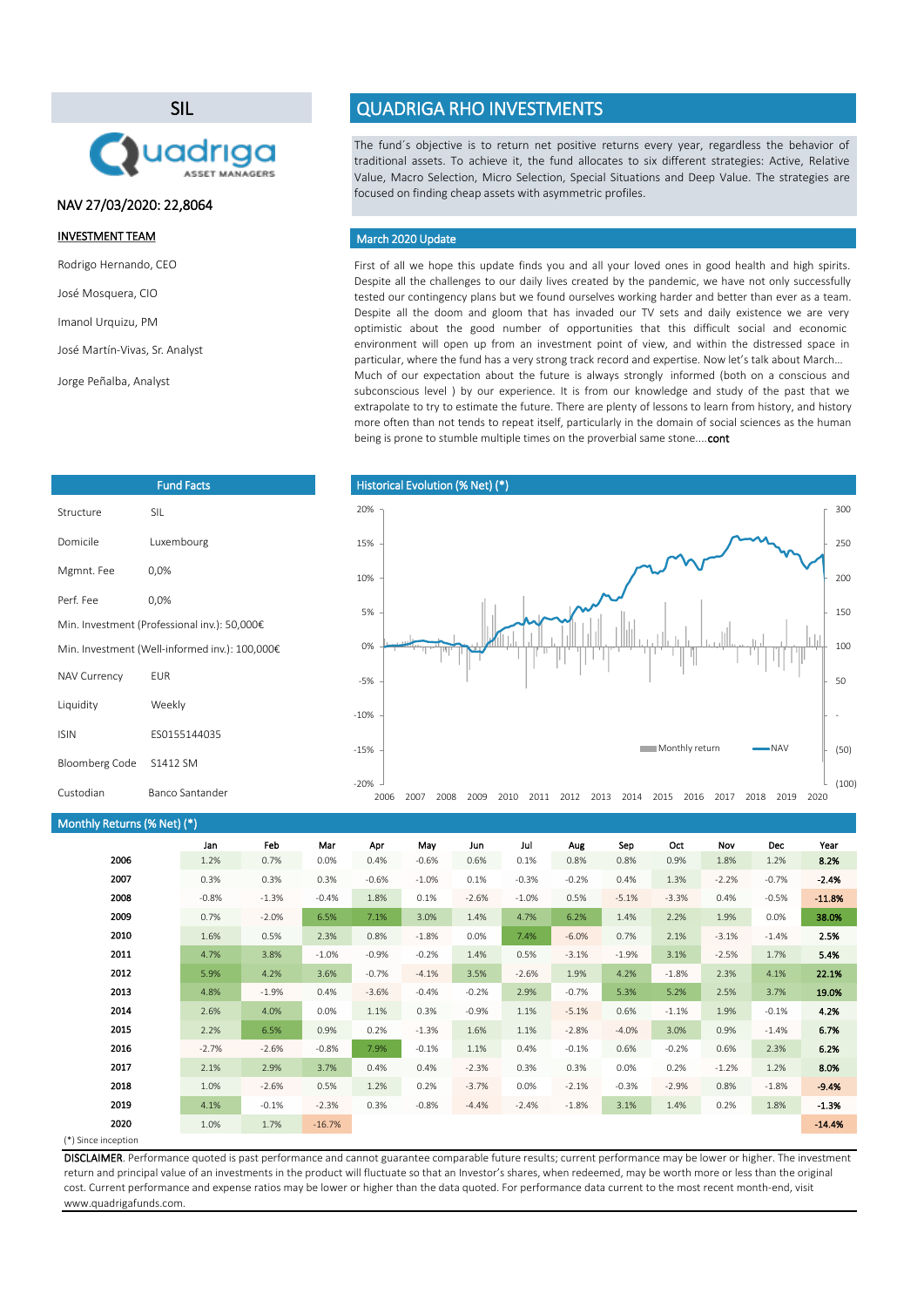## Comparative Risk / Return

|                     |          | <b>RETURNS (CAGR)</b> |                 | <b>VOLATILITY</b> |         |                 |  |
|---------------------|----------|-----------------------|-----------------|-------------------|---------|-----------------|--|
|                     | 5 years  | 3 years               | Since inception | 5 years           | 3 years | Since inception |  |
| Rho Investments     | $-3.93%$ | $-10.08\%$            | 4.58%           | 10.73%            | 11.65%  | 9.81%           |  |
| Stoxx 600           | $-0.58%$ | $-5.29%$              | 0.41%           | 12.31%            | 14.24%  | 14.70%          |  |
| Iboxx Eur Corporate | 1.85%    | $-0.45%$              | 3.10%           | 2.73%             | 4.71%   | 4.19%           |  |
|                     |          |                       |                 |                   |         |                 |  |

### Returns (% Net)

| <b>Risk / Return</b> |           |
|----------------------|-----------|
| March 2020           | $-16.73%$ |
| $CAGR*$              | 4.58%     |
| 2020                 | $-14.43%$ |
|                      |           |

| Volatility*        | 8.72% |
|--------------------|-------|
| Sharpe Ratio*      | 0.53  |
| Sortino Ratio      | O 59  |
| Parametric VaR 1-d | 245%  |

## Performance attribution across strategies (% Net)\*



### Top Five Positions

| <b>BNP Disco S FRN</b>                           | 8.50%    |
|--------------------------------------------------|----------|
| Dax Index Futures                                | 7.24%    |
| Queka PE                                         | 6.83%    |
| <b>Eurostoxy Index Eutures</b>                   | 6.42%    |
| S&P 500 04/2020 Spread -<br>3050/2750 Put Spread | $-5.47%$ |
| % Exposure                                       |          |

Gross 159.29%

97.95%

## Risk Concentration and Distribution Metrics



## % of Gross Exposure per Strategy

Net

| Active             | 15.39% |
|--------------------|--------|
| Relative value     | 0.00%  |
| Macro              | 28.52% |
| Micro              | 15.37% |
| Special Situations | 21.17% |
| Deep Value         | 5.42%  |
| Hedges             | 2.44%  |
| Liquidity          | 11.70% |



#### (\*) Since inception

DISCLAIMER. Performance quoted is past performance and cannot guarantee comparable future results; current performance may be lower or higher. The investment return and principal value of an investments in the product will fluctuate so that an Investor's shares, when redeemed, may be worth more or less than the original cost. Current performance and expense ratios may be lower or higher than the data quoted. For performance data current to the most recent month-end, visit www.quadrigafunds.com.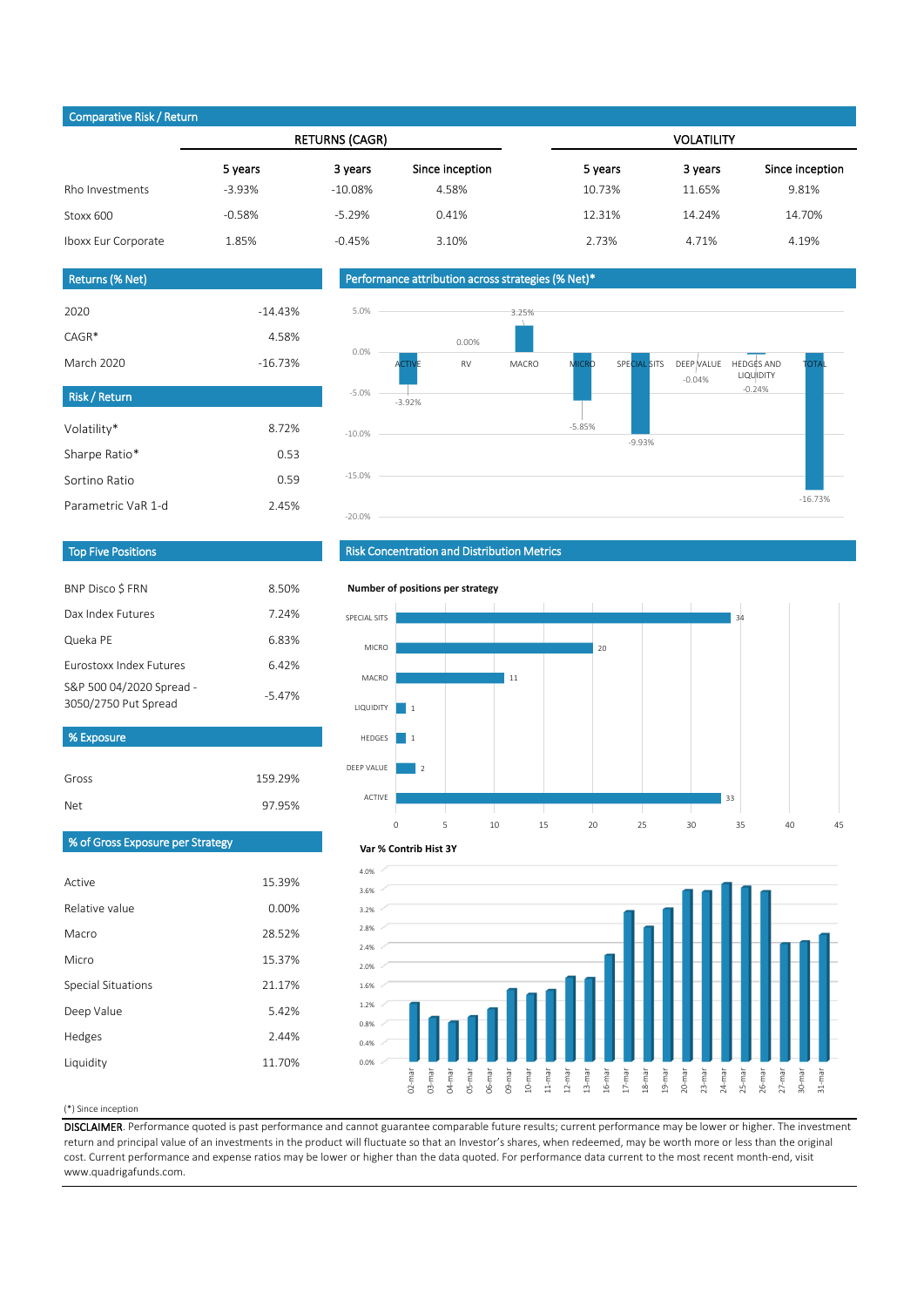#### Risk Concentration and Distribution Metrics (2)



#### **Net Notional Exposure by Country**



#### March 2020 Update (cont...)

At Rho Investments we are blessed with a very experienced investment team composed of individuals who have achieved particular financial and professional success in turbulent times like the 1997 Asian crisis, the 1998 LTCM/Russia crisis, the Dotcom bubble or more recently in the 21st century the GFC and European sovereign crisis. Our success is not devoid of many battle scars, grey hairs or sleepless nights but that is the price you pay for acquiring valuable "investment wisdom" with which to calmly navigate turbulent waters and being able to set the "fundamental value" goalposts at times when the financial world falls apart beyond recognition. It is with this confidence of knowledge of what a severe crisis has to look like, and with an advantageous starting position, given our very cautious portfolio stance throughout most of 2019 on market valuation grounds, that we approached the March sell-off. As we anticipated in our mid- Strategic Update letter we saw for the first time in 3 years a substantial opportunity to increase the risk in the portfolio in order to take advantage of very attractive valuations in some pockets of the market. The substantial opportunity set that we envisaged was epidemiologically informed by our experience of the SARS pandemic in 2002-2004 and defined by macro expectations of a relatively "V-shaped" recovery, with the available big data output available in early March clearly pointing to a bounce in Chinese industrial capacity close to pre-crisis levels which we saw as a good proxy lead indicator of things to come in Europe provided that an adequate and coordinated public health response was put in place swiftly. We thus anticipated that a market reaction to the virus impact on European aggregate demand should be forward looking in terms of valuations, and that the foreseeable initial over-reaction (in terms of what worse case correction we would be likely to see) would be adequately captured (on a worst case basis) by what we saw in 2008 in the midst of the financial crisis, when the world was almost certain that the whole banking system was going to collapse. With hindsight our confidence was mere arrogance, as turns out none of the past prepared us to calibrate the magnitude or speed of the market correction, and our "seen-it-all" market old-timers attitude did not envisage a correction intra-month of - 35% in the Ibex 35, or multitude of 20-sigma responses in risky asset prices to a "black swan event" that looked like would have a meaningful yet limited and transitory impact on valuations. As a result, turns out the fund covered most of all of the equity and credit shorts in the portfolio prematurely, and we added risk far too early in market pockets that we found attractive (like bank capital securities or IG credit) and... cont

DISCLAIMER. Performance quoted is past performance and cannot guarantee comparable future results; current performance may be lower or higher. The investment return and principal value of an investments in the product will fluctuate so that an Investor's shares, when redeemed, may be worth more or less than the original cost. Current performance and expense ratios may be lower or higher than the data quoted. For performance data current to the most recent month-end, visit www.quadrigafunds.com.